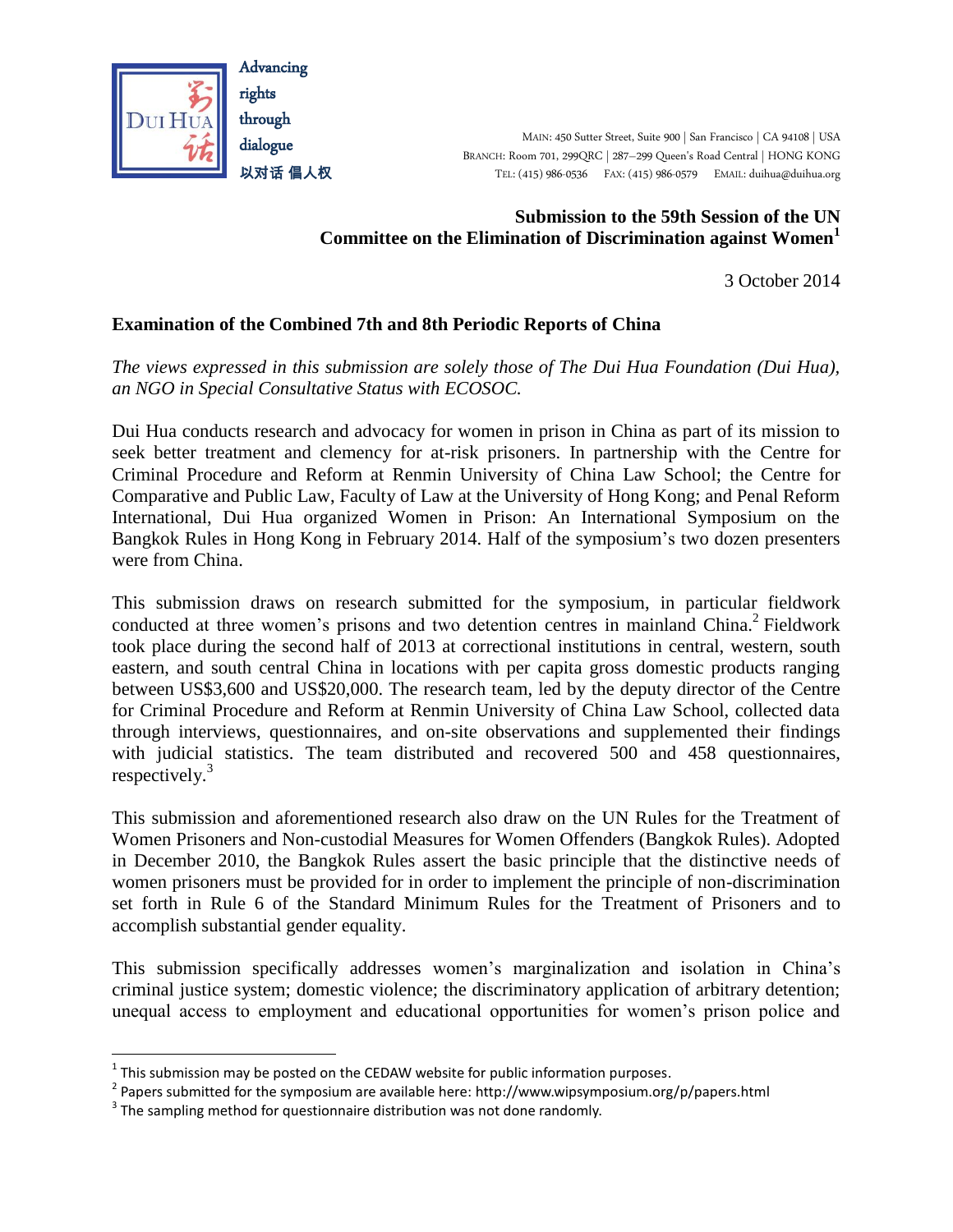The Dui Hua Foundation: NGO Submission to the 59<sup>th</sup> Session of CEDAW Page 2 of 10

women and girls in custody, respectively; and shortcomings in healthcare and the infringement of the right to marriage in correctional facilities. These topics are relevant to Articles 2, 5, 6, 10, 11, 12, and 16 of the Convention. On the Elimination of All Forms of Discrimination Against Women (Convention).

# **Policy Measures (Article 2)**

Insufficient attention has been paid to eliminating discrimination against women in the field of criminal justice in China and other countries. This is sometimes attributed to the relatively small number of women prisoners, but the number of women in Chinese prisons has grown every year since 1997 and continues to grow faster than the number of men in prison. In 2011 and 2012, the number of women in prison grew about 3 per cent each year, compared with 0.6 per cent growth in the total prisoner population in 2011 and a decline of 0.8 per cent in  $2012<sup>4</sup>$  By the end of 2012, there were 95,770 women in prison, about 6 per cent of the total prison population.<sup>5</sup>

Gender differences are often neglected in Chinese detention centres and prisons in the name of security and orderliness.<sup>6</sup> Chinese laws and regulations on the treatment of female detainees are scattered and simplistic and deal mostly with special procedures for pregnant and breastfeeding women, gender-based segregation, construction standards, and women's psychological features. Most provisions are not codified into law but exist only as regulatory documents.

Policies may be stifled by a lack of research and resources dedicated to the protection of the rights and treatment of female detainees. Between 2005 and 2009, less than one per cent of articles appearing in two of China's most authoritative prison journals were on the topic of women in prison.<sup>7</sup> This paucity of research appears to be due to a dearth of institutional support and little transparency. Neither the Ministry of Justice (MOJ) nor its research institute has any specialists on women in prison. The MOJ Prison Administration Bureau does not have a separate division that administers women's prisons. Cadres at all levels provide insufficient assistance to universities, the All-China Women's Federation, and other women's studies groups to research women in prison.<sup>8</sup> There have been no visits to Chinese women's prisons by international monitoring bodies, though some foreign experts have been allowed to make brief tours of women's facilities.

## *Distribution of Prisons*

 $\overline{a}$ 

http://www.stats.gov.cn/tjsj/ndsj/2012/indexch.htm

<sup>&</sup>lt;sup>4</sup> Prisoner numbers are for prisons overseen by the Ministry of Justice; they do not include women in detention centers, custody and education, or other forms of detention. National Bureau of Statistics of China, *China Statistical Yearbook 2012*, Beijing, 2012. Accessed 8 September 2014 at

<sup>5</sup> *China Statistical Yearbook 2013*. Accessed 8 September 2014 at

http://www.stats.gov.cn/tjsj/ndsj/2013/indexch.htm

 $^6$  Cheng Lei, Xiaogang Lü and Jianjun Chen, "Research Report on the Treatment of Women Detainees in China— Using the Bangkok Rules as the Starting Point of Analysis" paper presented at Women in Prison: An International Symposium on the Bangkok Rules, February 2014.

<sup>&</sup>lt;sup>7</sup> Gao Wen, "Di Liu Jie Quanguo Nvjian Lianyihui Lilun Yantao Zongshu" [Summary of Theoretical Discussions at the Sixth Meeting of the National Women's Prison Alliance], *Crime and Correction* 11(2010). Accessed 10 September 2014 at http://www.criminallawbnu.cn/criminal/info/showpage.asp?pkid=30461  $^8$  Ibid.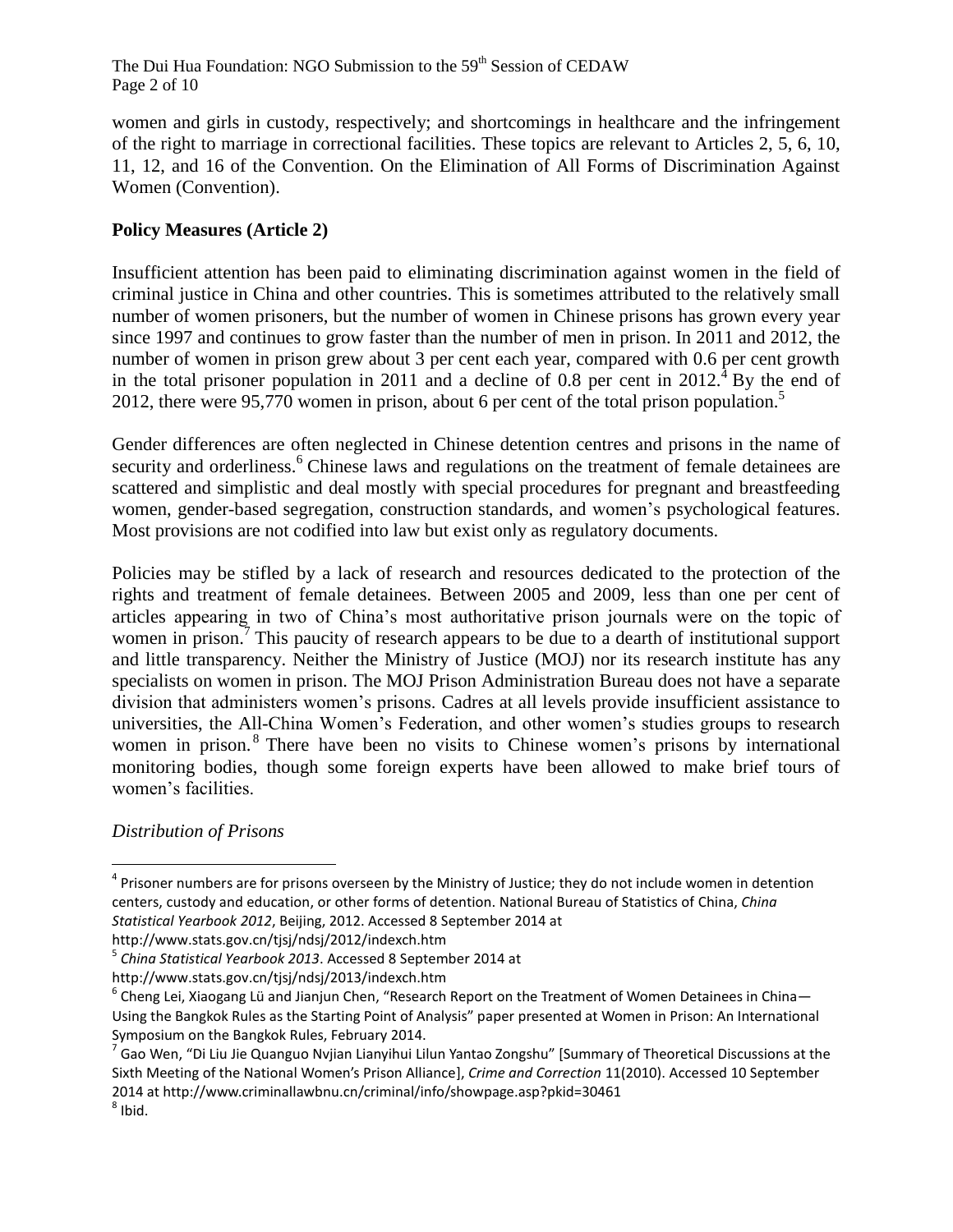Currently 36 of mainland China's 681 prisons are women's prisons. Most provinces have just one women's prison. The Tibetan Autonomous Region is the only one of China's autonomous regions, provinces, or directly administered municipalities without a women's prison. In places that are too far removed from women's prisons, women are incarcerated in designated cell blocks at men's prisons. Bangkok Rule 4 stipulates that "women prisoners shall be allocated, to the extent possible, to prisons close to their home or place of social rehabilitation, taking account of their caretaking responsibilities, as well as the individual woman's preference and the availability of appropriate programmes and services," but since there are fewer women's prisons, women are more likely than men to be incarcerated far from home.

The Ministry of Public Security issued a Notice on the Centralized Custody and Management of Women Held in Detention Centres in May 2009 calling for the establishment of women's detention centres or women's cell blocks inside detention centres. 9 Since then very few dedicated women's detention centres have been established and national progress has not been reported. Women continue to be held and managed with and by men in some places.<sup>10</sup> This puts women at risk of sexual assault, harassment, and isolation. Under Bangkok Rule 56, authorities shall adopt appropriate measures to guarantee the safety of women in pre-trial detention.

The extent to which overcrowding in prisons and detention centres is a problem is not well documented since data on prison capacity and occupancy is not made public. However, in recent years more than a few women's prisons have faced insufficient capacity, in some cases causing activity rooms to be used as living quarters.<sup>11</sup> Detention centres in eastern coastal cities are overcrowded where large numbers of migrants are taken into custody.<sup>12</sup>

#### *Contact with the Outside World*

Bangkok Rule 43 notes that visitation is important to the mental wellbeing and social reintegration of women prisoners. Since there are fewer women's prisons than men's, women face greater barriers to visitation than men. Incarcerated women reported that they were not allowed enough visits, that visits were not ideal because physical contact was prevented by glass barriers, and that they were not allowed enough time for phone calls. <sup>13</sup> On-site investigation of two women's prisons in central and western China indicated that prisoners were allowed at least one 20-minute visit per month. The women's prison in western China allowed each prisoner one free five-minute phone call per month depending on their level of supervision.

<sup>&</sup>lt;sup>9</sup> "Zhongguo jianli ducu jiancha jizhi jiben ezhi laotou yuwang xingwei" [China Establishes Mechanism that Basically Eliminates Prison Bully Activity], *Renmin Gongan Bao* [People's Public Security Daily], 23 February 2010. Accessed 10 September 2014 at http://news.xinhuanet.com/politics/2010-02/23/content\_13030488\_1.htm

 $10$  Detention centers in Xuzhou, Jiangsu, are cited for not implementing separate custody for women. "Guanyu shicha quanshi jiansu jiancha gongzuo qingkuang de baogao" [Procuratorial Work Report on Investigation of Municipal Detention Centers], Judicial Affairs Committee of Xuzhou Municipal People's Congress Standing Committee, 29 August 2012. Accessed 10 September 2014 at http://www.xzlza.gov.cn:90/bg\_show.aspx?ID=845 <sup>11</sup> Yang Mugao, "Nüzi Jianyu Minjing Duiwu Jianshe Nuogan Wenti Yanjiu" [Research on Issues Concerning the

Development of Police Officers in Women's Prisons], *Jianyu Xue Luntan* [Prison Studies Forum] 2(2012), 465.

 $12$  Cheng Lei. "Research Report on the Treatment of Women Detainees in China."

 $13$  Ibid.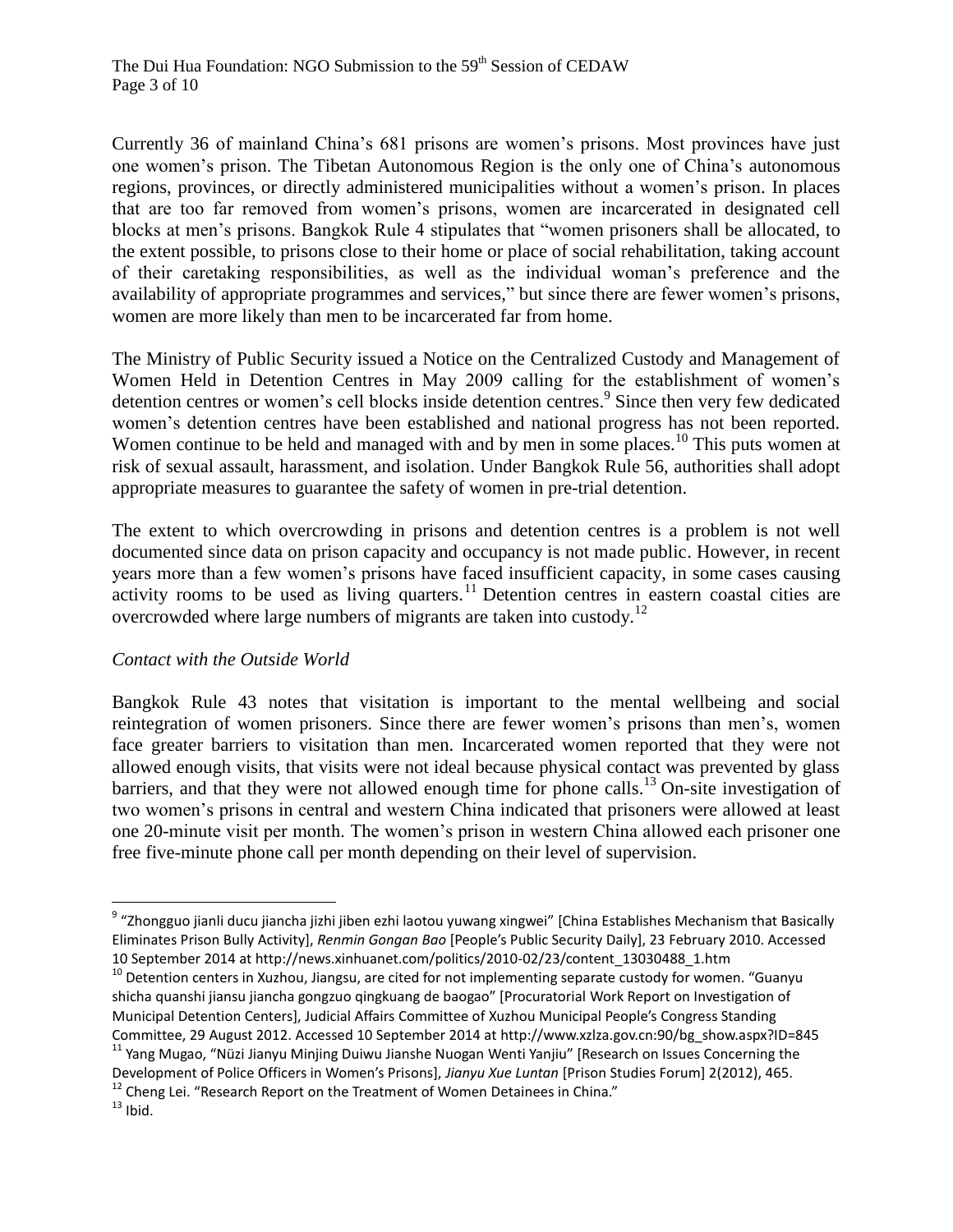The Dui Hua Foundation: NGO Submission to the 59<sup>th</sup> Session of CEDAW Page 4 of 10

In instances where their crime was committed in another province, municipality, or administrative region, convicted women are not routinely sent back to their place of household registration to serve their sentences, thus increasing the distance and cost necessary for family visits and contact.<sup>14</sup> People's police working at a women's prison in western China said that some prisoners whose household registrations are in other provinces had not had any visitors in more than 10 years and had become completely isolated from their families. Families with financial difficulties are sometimes unable to afford the cost of travel even within the same province, leaving prisoners without visitors for years.

The situation in detention centres is worse. Current regulations state that detainees "may" receive visitors, but to avoid collusion, visits are routinely denied in practice. <sup>15</sup> Detention centres have installed one-way video conferencing systems to facilitate family contact, but they rarely use them.<sup>16</sup> Almost none of the interview respondents at one detention centre in western China had seen their family while in detention, but all expressed hope to do so.

Women are likely to be disproportionately affected by restrictions on visitation during pre-trial detention since they are more likely than men to be primary caretakers of minor children and efforts to ensure centralized custody make women more likely to be detained farther from home and isolated in facilities catering towards and largely staffed by men. Bangkok Rule 26 states that "women prisoners' contact with their families … shall be encouraged and facilitated by all reasonable means. Where possible, measures shall be taken to counterbalance disadvantages faced by women detained in institutions located far from their homes."

China's amended Criminal Procedure Law, which took effect on January 1, 2013, allow women who are serving life sentences and who are pregnant or breastfeeding to serve their sentences outside prison. It is not known the extent to which this provision is being enforced.

## **Sex Role Stereotyping and Prejudice (Article 5)**

## *Domestic Violence*

Nearly 25 per cent of Chinese women have suffered from domestic violence including abuse, beating, restrictions on personal freedom, economic controls, or forced sex while they were married.<sup>17</sup> Domestic violence is a factor in nearly 10 per cent of intentional homicide cases and a leading cause of violent crime among women.<sup>18</sup> Despite its prevalence and strong negative impact on women, a law against domestic violence, while under consideration by the State Council, has yet to be passed by the National People's Congress.

 $\overline{a}$  $14$  Ibid.

 $15$  Ibid.

 $16$  Ibid.

<sup>&</sup>lt;sup>17</sup> Chen Min, "Anti-domestic Violence Endeavors by Chinese Courts and the Bangkok Rules," paper presented at Women in Prison: An International Symposium on the Bangkok Rules, February 2014.

<sup>&</sup>lt;sup>18</sup> "Zuigaofayuan jiang chtai jiabao sifa jieshi dui liangxing zuo juti guiding" [Supreme People's Court to Release Judicial Interpretation], *Beijing Morning Post*, 28 February 2014. Accessed 9 September 2014 at http://news.xinhuanet.com/2014-02/28/c\_119539743.htm; Ibid.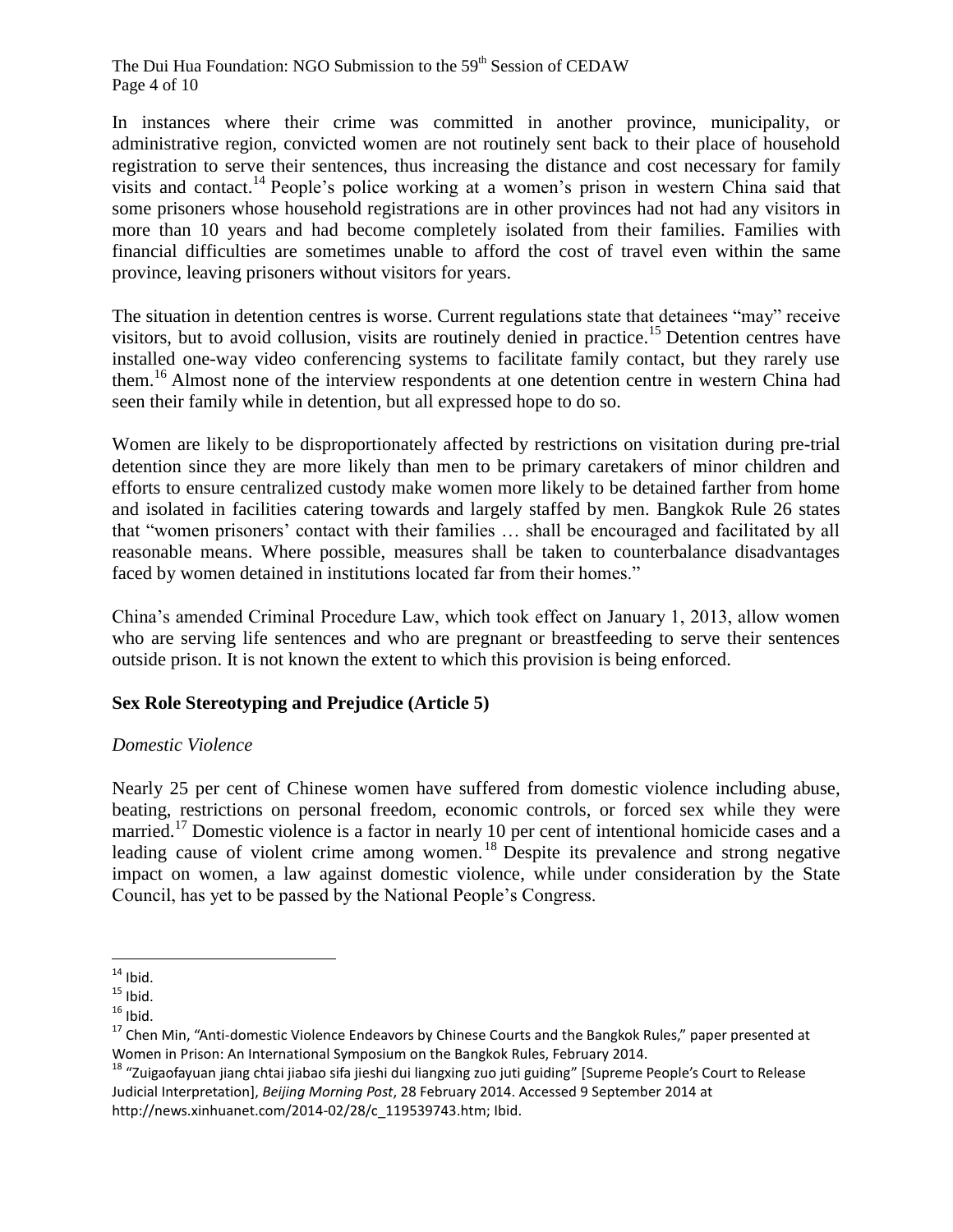The Dui Hua Foundation: NGO Submission to the 59<sup>th</sup> Session of CEDAW Page 5 of 10

The Supreme People's Court (SPC) affiliated China Institute of Applied Jurisprudence (CIAJ) started a pilot project on judicial intervention in domestic violence in 2008 and expanded the pilot into the field of criminal justice in 2012. <sup>19</sup> Through the project, CIAJ has provided interactive trainings to more than 600 judges and to police and procurators.

Despite positive inroads, there is a lack of unified sentencing in criminal cases where the defendant is a survivor of domestic violence. Contrary to Bangkok Rule 61, not all courts take into account domestic violence as a mitigating factor that could result in more lenient custodial or even non-custodial sentences. The Hunan High People's Court issued the first provincial guiding opinion on domestic violence in 2009, encouraging lighter sentences and sentence reductions for women who "fight violence with violence."<sup>20</sup> However, nationwide, most women who fight back and injure or kill their attackers receive severe punishment of 10 years in prison, life, death with reprieve,<sup>21</sup> and even death with immediate execution.<sup>22</sup>

In June 2014 the SPC overturned Li Yan's (李彦) verdict in what appears to be the first time that the high court has overturned a death sentence for a domestic violence survivor who killed her abusive spouse.<sup>23</sup> The SPC's rejection of the lower court's decision does not impose any formal requirement compelling the lower court to impose a lighter sentence when the case is retried. Although lighter sentences are typically handed down in practice, there is some anecdotal evidence that, on occasion, lower courts may have refused to accept responsibility for the incorrectness of their original decision and re-imposed the death penalty. For this reason and to prevent the possibility of an endless cycle, legal experts have recommended that the Criminal Procedure Law be revised to authorize the SPC to impose its own sentence in such cases.

## **Prostitution (Article 6)**

## *Custody and Education*

 $\overline{a}$ 

Custody and education is a custodial administrative measure targeting sex workers that can be imposed without trial for six months to two years. Police have imposed custody and education on children as young as 14 and have discretion to impose it on younger children and people who were abducted and forced into prostitution.  $24$  In 2013 China abolished the custodial administrative measure known as re-education through labour thereby recognizing it as a form of

http://sxfy.chinacourt.org/public/detail.php?id=11720

 $19$  Chen Min, "Anti-domestic Violence Endeavors by Chinese Courts and the Bangkok Rules."

<sup>&</sup>lt;sup>20</sup> "Hunan Chutai Fanjiatingbaoli Shenli Zhidao Yijian" [Hunan Issues Guiding Opinion on Hearings Fighting Back against Domestic Violence], Xinhua, 3 July 2009. Accessed 10 September 2014 at

http://news.xinhuanet.com/politics/2009-07/03/content\_11647744.htm

<sup>&</sup>lt;sup>21</sup> Ma Yun, "Shaanxi Gaoyuan Jiji Canyu Guoji Jiaoliu Yantao Buduan Tuozhan Shenpan Shiye" [Shaanxi High Court Participates in International Exchange Seminar, Continues to Broaden Sentencing Vision], Criminal Division of the Shaanxi High People's Court, 5 July 2010. Accessed 10 September 2014 at

<sup>&</sup>lt;sup>22</sup> Dui Hua, "Staying Execution Would Bolster Death Penalty, Women's Rights Achievements," 1 February 2013. Accessed 10 September 2014 at http://duihua.org/wp/?page\_id=7221

<sup>&</sup>lt;sup>23</sup> Dui Hua, "China's Supreme Court Overturns Death Sentence of Domestic Violence Survivor," 23 June 2014. Accessed 10 September 2014 at http://duihua.org/wp/?page\_id=9062

<sup>24</sup> Dui Hua, "Custody and Education Worse than Reeducation through Labor?," 26 December 2013. Accessed 10 September 2014 at http://www.duihuaresearch.org/2013/12/custody-and-education-worse-than.html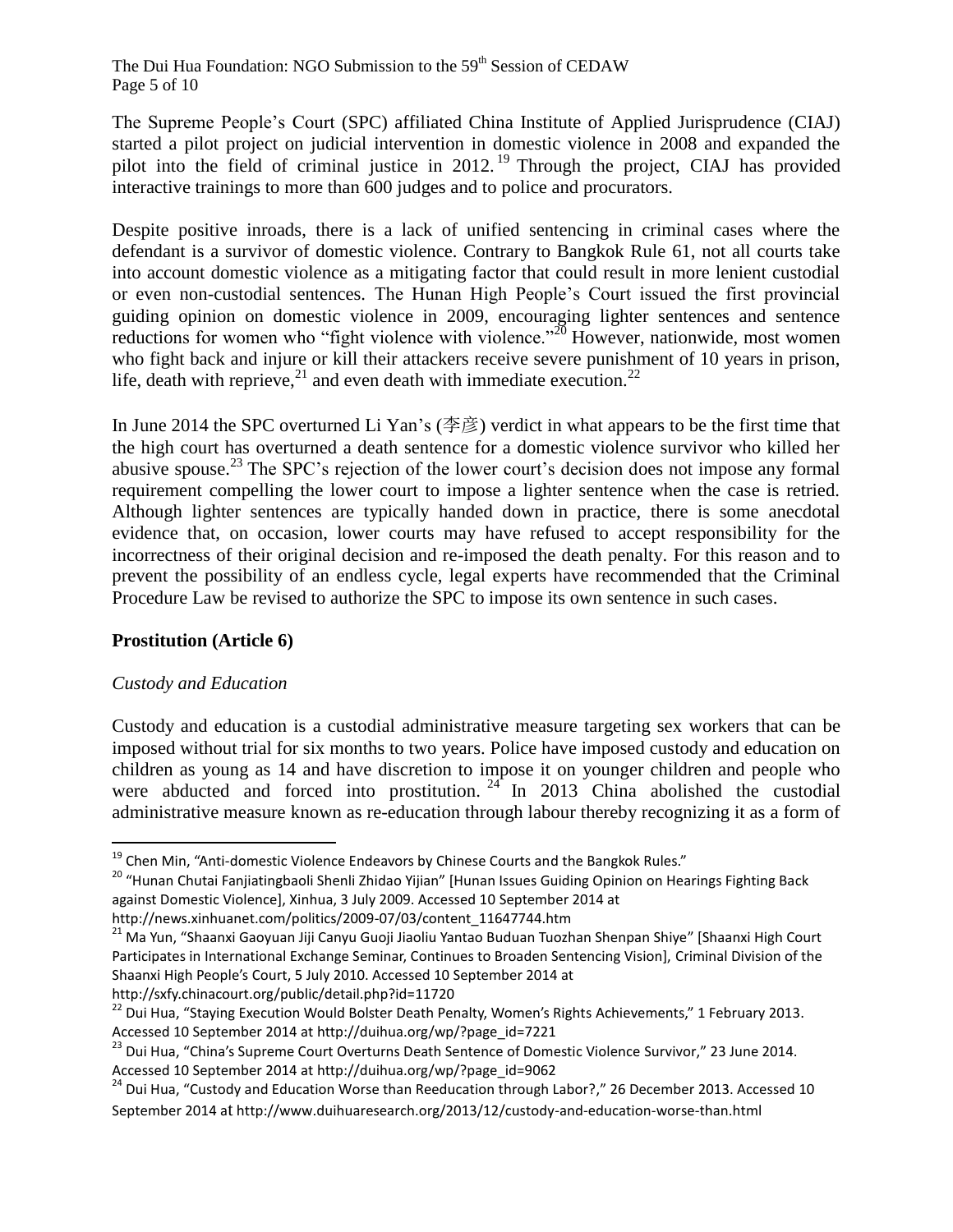The Dui Hua Foundation: NGO Submission to the 59<sup>th</sup> Session of CEDAW Page 6 of 10

arbitrary detention; however, custody and education continues to be imposed. Although there have been some petitions and proposals to abolish custody and education,<sup>25</sup> prejudices against sex workers that stem from gender stereotypes that define good women as chaste may be impeding broad-based public support for the abolition of custody and education.<sup>26</sup>

The application of custody and education is discriminatory in that it targets female sex workers for incarceration, while male clients are typically fined.<sup>27</sup> Illustrating this point, custody and education centres were formerly called "women's education centres." People held in custody and education are forced to work without pay and are compelled to cover the cost of their living expenses and compulsory testing and treatment for sexually transmitted diseases. Other exploitative costs may be involved; Tianjin reportedly charges about US\$33 per family visit.<sup>28</sup>

There are 116 custody and education facilities nationwide, but in many parts of China custody and education is not being enforced at all.<sup>29</sup> This leads to a serious geographical inconsistency in enforcement. Individuals accused of the same offense might receive up to 15 days of administrative detention in places where there are no custody and education facilities but a minimum of six months in custody and education in places where there are.

# **Education (Article 10)**

In order to accord with article 10(b) and 10(f) of the Convention, the educational needs of girls and women in custody must be better served. Prison Law states that juvenile offenders shall serve their sentences in juvenile reformatories and that "prisons shall coordinate with the State, society, and educational institutions such as schools in providing the necessary conditions for juvenile delinquents to receive compulsory education."

In practice, many juvenile female offenders are held together with adults in women's prisons. Girls are more likely than boys to be held in adult correctional facilities because each province usually has fewer than 20 girls in custody.<sup>30</sup> Since cell blocks at women's prisons generally hold 200–250 people, girls are unlikely to be housed in cell blocks designated for juveniles. Girls living in women's institutions spend excessive hours doing labour at levels of intensity that exceed regulatory standards and are thus unable to receive compulsory education.<sup>31</sup> Beijing data from 2009 to 2013 indicate that more than 80 per cent of juvenile female offenders have not

http://www.duihuahrjournal.org/2013/07/limits-of-public-outrage-rtl-and.html  $27$  Ibid.

<sup>&</sup>lt;sup>25</sup> Dui Hua, "Detained Actor Spotlights Custody and Education, Censors Intervene," 10 June 2014. Accessed 10 September 2014 at http://www.duihuahrjournal.org/2014/06/detained-actor-spotlights-custody-and.html <sup>26</sup> Dui Hua, "Limits of Public Outrage: RTL and Custody and Education," 9 July 2013. Accessed 10 September 2014 at

<sup>&</sup>lt;sup>28</sup> "Tianjin shourongjiaoyusuo bei bao shouqu tanshi feiyong mei ci 200 yuan bu zhi shi he mingmu" [Tianjin Custody and Education Centre Exposed Charging 200 Yuan per Visit, Motive Unknown], *Legal Evening News*, 20 December 2013. Accessed on 10 September 2014 at http://news.xinhuanet.com/fortune/2013- 12/20/c\_125891859.htm

<sup>&</sup>lt;sup>29</sup> Dui Hua, "MPS: China Has 116 Custody and Education Centers Nationwide," 4 September 2014. Accessed 10 September 2014 at http://www.duihuahrjournal.org/2014/09/mps-china-has-116-custody-and-education.html

<sup>&</sup>lt;sup>30</sup> Dui Hua, "China's Women Prisoners Focus of New Book," 3 June 2014. Accessed 10 September 2014 at http://duihua.org/wp/?p=7798

 $31$  Ibid.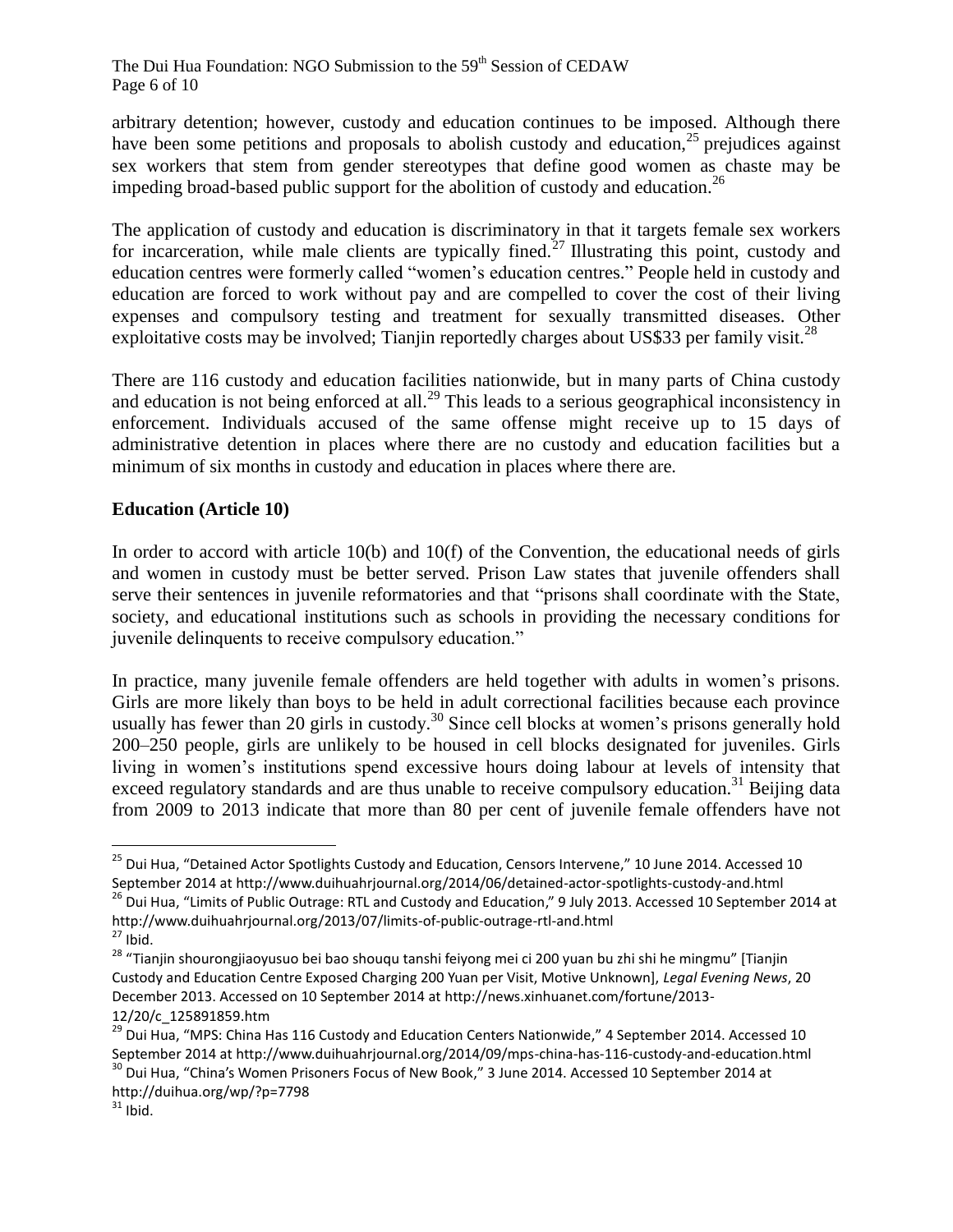completed nine years of compulsory education, and over 60 per cent of juvenile female offenders are not in school when they are taken in to custody.<sup>32</sup>

Similarly, the vast majority of Chinese women who engage in drug-related crimes are illiterate or have not completed primary school.<sup>33</sup> According to a people's police officer working at a women's prison in a mountainous area in rural western China, the poor state of education in the area has led women to choose drug trafficking as their livelihood.

# **Employment (Article 11)**

Steps should be taken to ensure that women police officers working in correctional institutions have their rights to promotion, benefits, training, and safe working conditions protected in accordance with Articles 11(c), (d), and (f) of the Convention. Article 40 of Prison Law requires women officers to directly supervise women prisoners. While this provision is meant to protect the safety of women in prison, a shortage of women police officers puts both women police officers and prisoners at risk.

Most women's prisons do not have enough female officers to meet the national standard policeto-prisoner ratio of 18 per cent. Ratios are particularly low in Yunnan and Hunan.<sup>34</sup> Female officers working directly with prisoners commonly work 10 hours a day, and fewer than half of female officers working at women's prisons are able to take annual leave. The women's cell block in one detention centre in western China relies on only three female officers to ensure that at least one female officer is on staff at all times (24 hours a day, seven days a week) to conduct physical exams upon inmate admission. <sup>35</sup> Due to excessive workloads, a considerable number of women are either unwilling to work in women's prisons or request transfers out of them. $36$ 

Male officers receive more training opportunities, bigger raises, and more promotions than female officers.<sup>37</sup> Only 16 of China's 36 women's prisons have wardens who are women. This may be because the shortage of female officers coupled with poor recruitment makes it difficult for women to leave their frontline posts for training or advancement opportunities. Bangkok Rule 29 provides that female staff shall have "access to senior positions with key responsibility for the development of policies and strategies relating to the treatment and care of women prisoners," while Rule 30 states that "there shall be a clear and sustained commitment at the managerial level in prison administrations to prevent and address gender-based discrimination against women staff."

## **Health (Article 12)**

<sup>&</sup>lt;sup>32</sup> Sixty per cent includes school leavers and unemployed graduates. He Xianbing and Lei Feng, "Analysis of the Status of Juvenile Female Offenders in the Chinese Prison System, Using Beijing as an Example," presented at Women in Prison: An International Symposium on the Bangkok Rules, February 2014.

<sup>&</sup>lt;sup>33</sup> Cheng Lei, "Research Report on the Treatment of Women Detainees in China."

<sup>&</sup>lt;sup>34</sup> Dui Hua, "China's Women Prisoners Focus of New Book."

<sup>&</sup>lt;sup>35</sup> Cheng Lei, "Research Report on the Treatment of Women Detainees in China."

<sup>&</sup>lt;sup>36</sup> Dui Hua, "China's Women Prisoners Focus of New Book."

<sup>&</sup>lt;sup>37</sup> Xia Zongsu and Xiaoyan Qi, "Jianyu Xitong Nüjing Duiwu Jianshe Yanjiu" [Research on the

Development of Female Police Officers in the Prison System], Crime and Correction 10(2009), 62.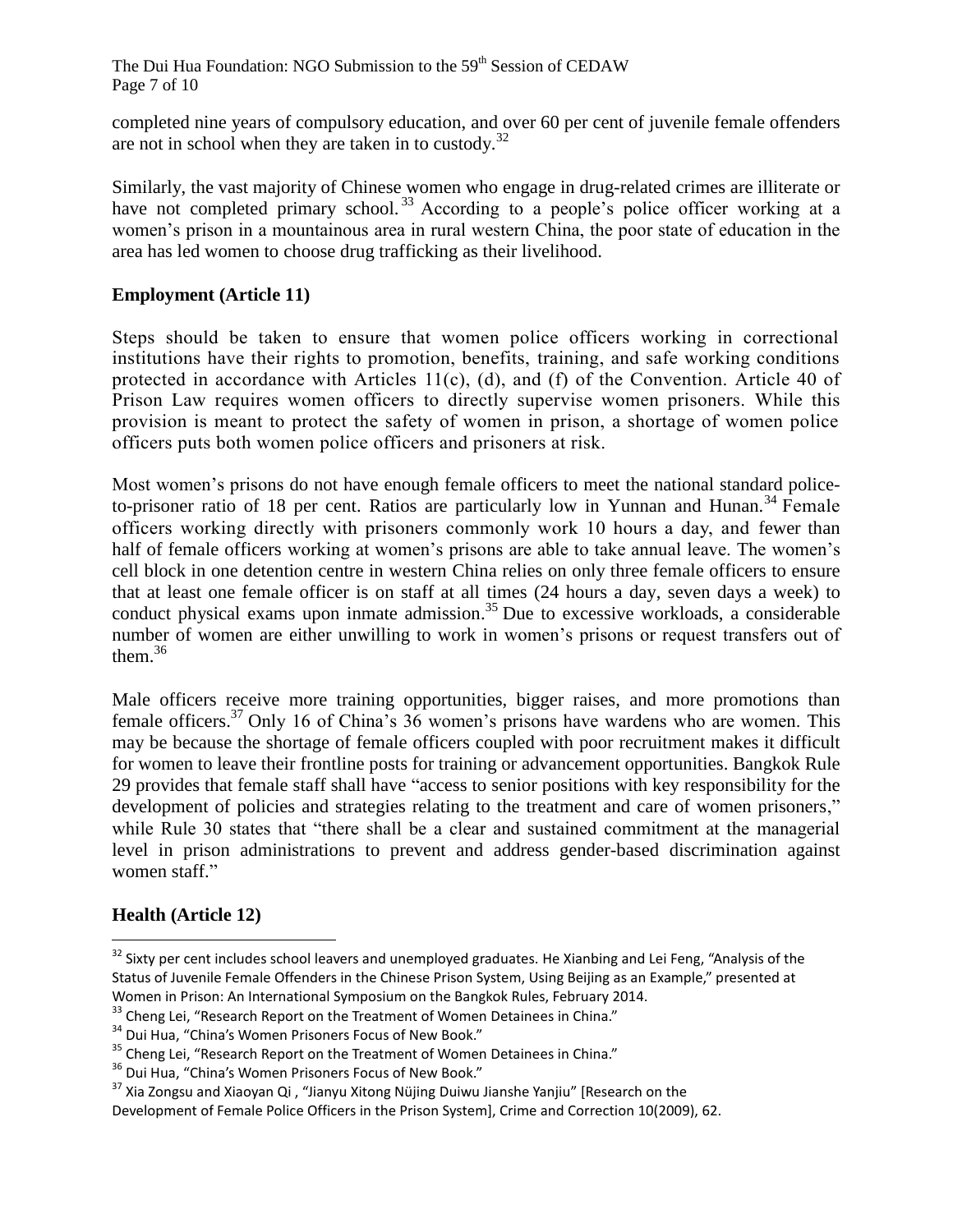In accordance with Bangkok Rule 11, Criminal Procedure Law Article 130 stipulates that physical examinations of women detainees be conducted by female personnel or doctors. However, 6 per cent of detained women surveyed said their physical exams were conducted by men, and 8 per cent said they were uncertain whether they were conducted by men or women.<sup>38</sup>

Prison Law Article 39 states that the treatment of women prisoners shall take into account their sex-specific physical health needs, and since prisoners work while they are incarcerated, they should be subject to China's Women Workers' Health Care Provisions (Health Department Women's Issue [1993] No. 11).<sup>39</sup> These provisions require work units to provide menopausal women with information about menopause and gynaecological examinations every one or two years. However, female detainees reported that they undergo physical examinations upon admission and generally once a year but that the check-ups do not include gynaecological exams. Forty per cent of female detainees surveyed reported that they had never undergone specific gynaecological health and disease examinations. Under Bangkok Rule 18, "preventive healthcare measures of particular relevance to women … shall be offered to women prisoners on an equal basis with women of the same age in the community."

Detention centres and prisons do not hire independent psychologists to serve the mental healthcare needs of women prisoners; instead custodial people's police provide counselling largely based on their prison work experience.<sup>40</sup> Under Bangkok Rule 12 "individualized, gender-sensitive, trauma-informed and comprehensive mental healthcare and rehabilitation programmes shall be made available for women prisoners with mental healthcare needs in prison."

Women's prisons and detention centres do not provide enough hot water for detainees to maintain good health and hygiene, especially during menstruation and in winter months.<sup>41</sup> Twenty-three per cent of women detainees surveyed said they had insufficient access to hot water, particularly for bathing and laundry. Bangkok Rule 5 stipulates that "the accommodation of women prisoners shall have facilities and materials required to meet women's specific hygiene needs, including a regular supply of water to be made available for the personal care of children and women, in particular women involved in cooking and those who are pregnant, breastfeeding or menstruating."

## **Marriage and Family Life (Article 16)**

In 2004, the Ministry of Civil Affairs issued an "Opinion Concerning the Implementation of 'Regulations on Administration of Marriage Registration'" that clarified that it is the civil right of prisoners to marry. However, in practice, due to requirements for prisons to provide approval and supporting documents, very few prisoners who meet the conditions for marriage are able to obtain a marriage license.<sup>42</sup>

 $\overline{a}$ <sup>38</sup> Cheng Lei, "Research Report on the Treatment of Women Detainees in China."

 $39$  Ibid.

 $40$  Shenzhen is the exception and does contract licensed psychologists. Ibid.

 $41$  Ibid.

 $42$  Ibid.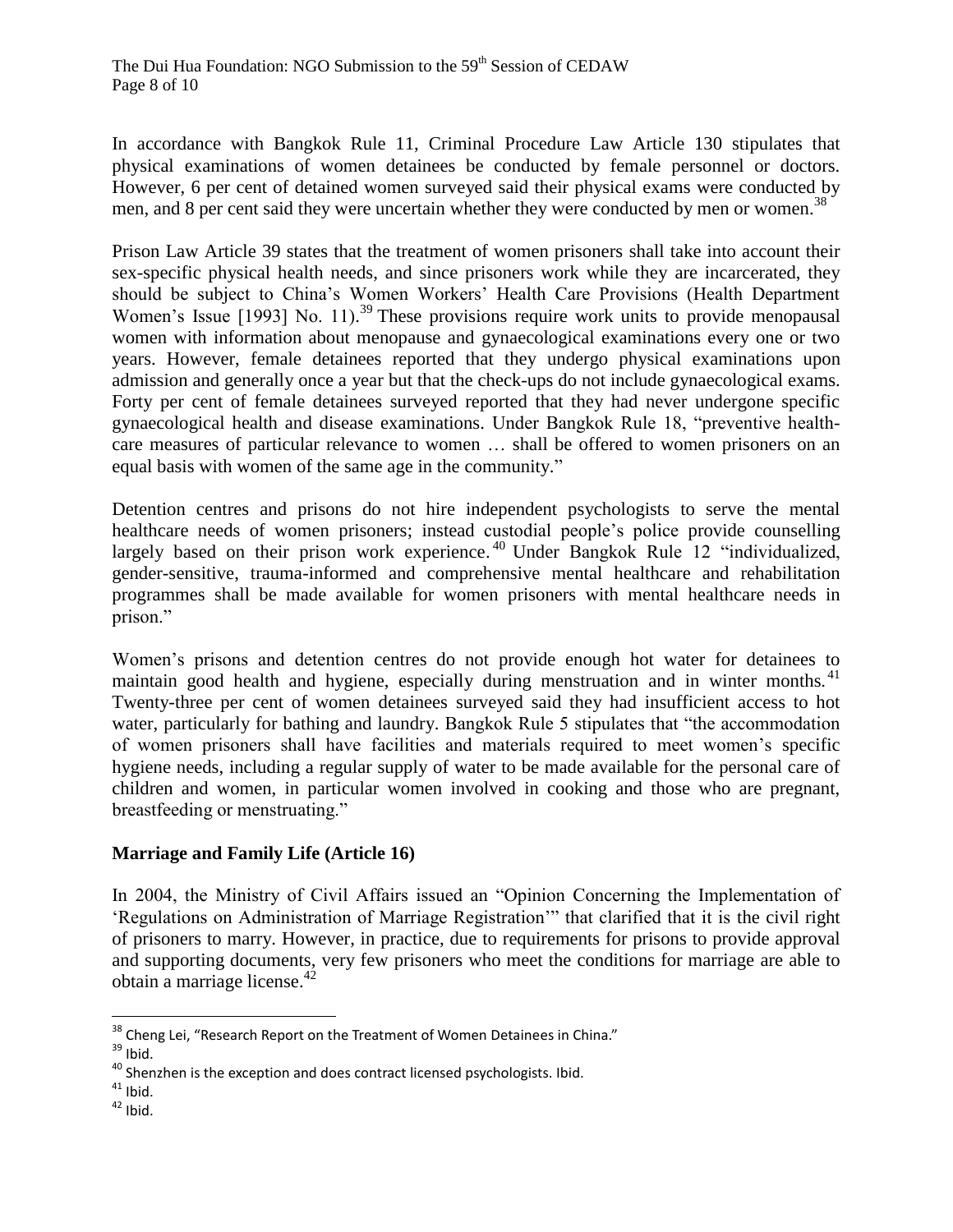## **Recommendations**

China should strive to eliminate discrimination against women in the criminal justice system by:

Conducting interactive and practical gender-sensitivity training for all staff within the criminal justice system in order to overcome the prevailing male-normative culture and recognize the needs of women prisoners in line with Bangkok Rule 33. Training should be conducted among staff at all levels but particularly among prison and detention centre staff who work directly with women detainees;

Mandating and funding bodies to research the conditions of incarcerated women, identify areas for improvement, and make public research findings including the occupancy rates and capacities of women's prisons in line with Bangkok Rules 67, 69, and 70;

Publicizing the Bangkok Rules, reforming Prison Law to include a separate section on women in prison that incorporates relevant provisions in the Bangkok Rules, and revising other relevant laws and regulations in accordance with the Bangkok Rules and the gender-specific needs of women;

Granting prison and detention centre access to international monitoring bodies to conduct oversight in a manner that is consistent with international standards;

Increasing the number of women's prisons nationwide, implementing measures to transfer women to their place of household registration to serve their sentences, and increasing the use of non-custodial measures for women in order to reduce overcrowding and facilitate family contact;

Establishing a women's prison in Tibet and increasing the use of non-custodial measures for women in the region in order to guarantee the gender-specific needs of women prisoners;

Guaranteeing the safety of women in pre-trial detention by ensuring they are not managed and held in custody with and by men, by establishing separate women's detention centres and cell blocks, and by increasing the use of non-custodial measures for women;

Improving the frequency and quality of contact between incarcerated women and their families, particularly minor children, by subsidizing or covering the cost of transportation and phone calls for families with financial difficulties; granting longer, more frequent visitations and phone calls; allowing flexibility in the timing of visits; reducing the use of glass barriers; and utilizing communication technologies like online video conferencing where in-person or on-site visits are not possible. For women with children under the age of 10, allow visits of up to eight hours in an area specifically designed for parent-child meetings where mothers are able to hug and play with their young children,  $43$  in line with Bangkok Rule 28. Where prisons do not have the resources to set up spaces specifically for parent-child visits, visits that allow contact could be organized as special events;

<sup>&</sup>lt;sup>43</sup> Dui Hua, "China's Women Prisoners Focus of New Book."